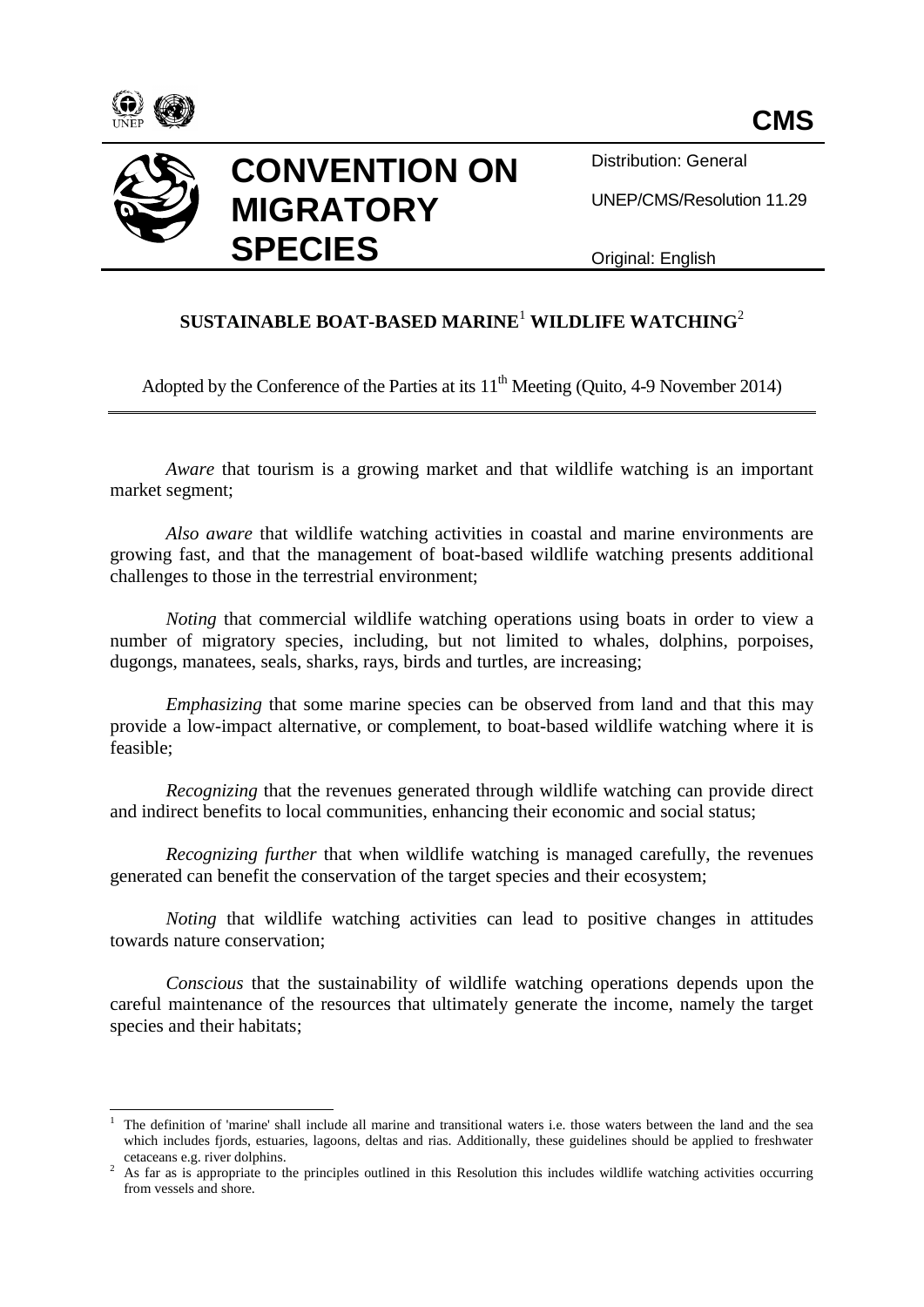*Conscious also*, as outlined in Resolution.11.23 on Conservation Implications of Cetacean Culture, that disturbance caused by excessive exposure to wildlife watching boats may lead to changes in the target species' behaviour and as a result, to negative consequences, such as emigration, reduced reproduction or reductions of the population;

*Appreciating* the extensive work that has been undertaken in other international fora with respect to whale watching activities, in particular the Agreement on the Conservation of Cetaceans in the Mediterranean and Black Seas (ACCOBAMS), the International Whaling Commission (IWC), the Pacific Regional Environment Programme (SPREP), the UNEP Caribbean Environment Programme (UNEP/CEP) and the International Sanctuary for the Protection of Marine Mammals (Pelagos Sanctuary); and

*Acknowledging* that a number of governments have already enacted progressive national regulations or guidelines in order to ensure the sustainability of commercial boatbased wildlife watching and some governments prohibit associated interactions including touching, feeding or swimming with wild cetaceans;

## *The Conference of the Parties to the Convention on the Conservation of Migratory Species of Wild Animals*

1. *Urges* Parties, in whose areas of jurisdiction commercial operations involving marine boat-based wildlife watching take place, to adopt appropriate measures, such as national guidelines, codes of conduct, and if necessary, national legislation, binding regulations or other regulatory tools, to promote ecologically sustainable wildlife watching;

2. *Recommends* that Parties in developing such measures take into account the following guiding principles based on which the boat-based wildlife watching activities should be conducted:

- (a) The activities should not have negative effects on the long-term survival of populations and habitats; and
- (b) The activities should have minimal impact on the behaviour of watched and associated animals;

3. *Further recommends* that Parties consider the measures as appropriate and depending on the target species in particular with respect to the need for provisions concerning:

- (a) Licensing or permitting of operators, including training, reporting and compliance requirements;
- (b) Level of activity, including the possible setting of daily, seasonal and/or geographical exclusion areas and limitations on the number of vessels;
- (c) Method of approach, including provisions on distance to be maintained and direction and speed of vessels, as well as careful and sensitive navigation in the vicinity of animals; and